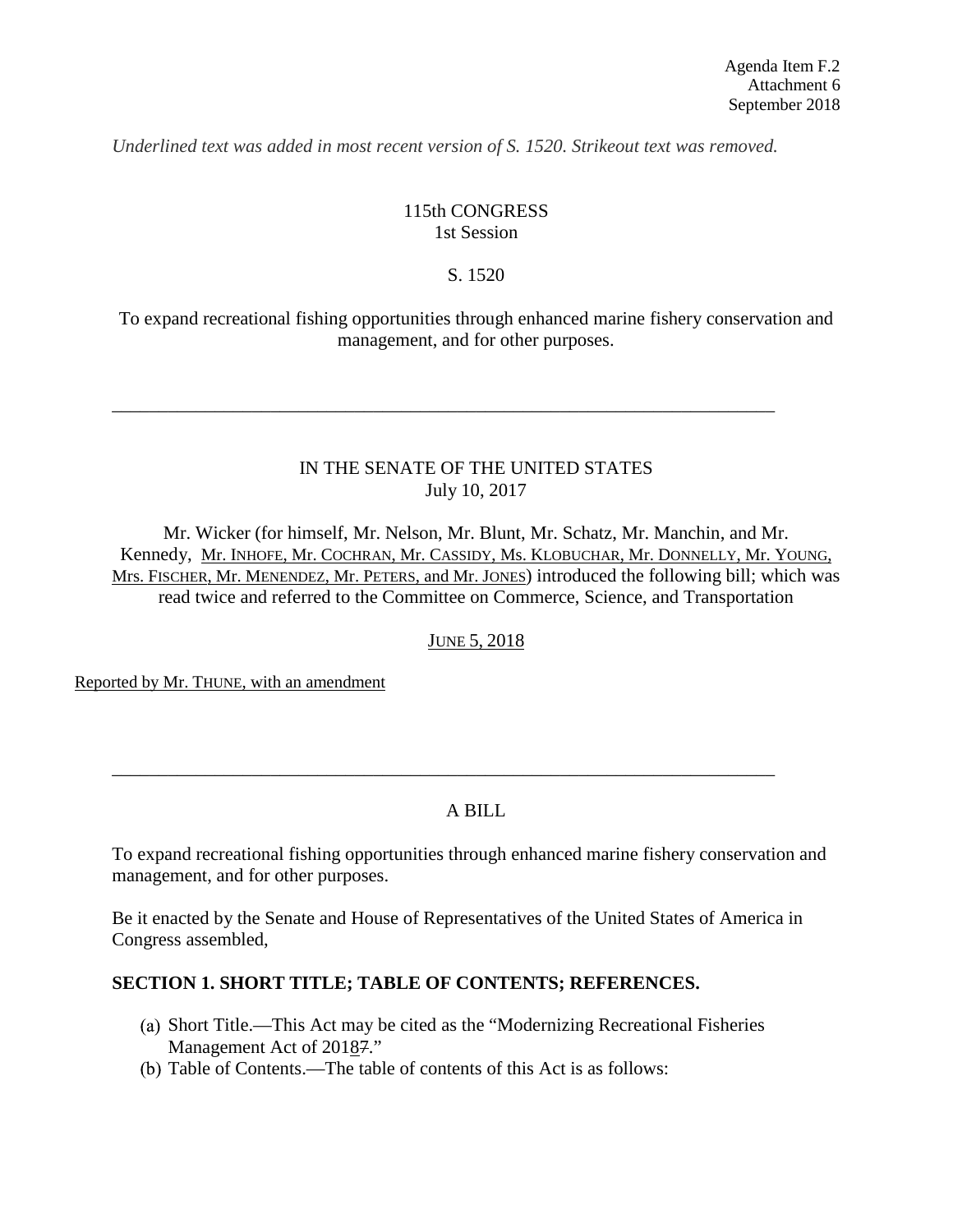Sec. 1. Short title; table of contents; references. Sec. 2. Findings. Sec. 3. Definitions.

#### **TITLE I—CONSERVATION AND MANAGEMENT**

- Sec. 101. Process for allocation review for South Atlantic and Gulf of Mexico mixed-use fisheries.
- Sec. 102. Alternative fishery management Fishery Management Measures.
- Sec. 103. Study of limited access privilege programs for mixed-use fisheries.
- Sec. 104. Rebuilding overfished fisheries.
- Sec. 105. Modifications to the annual catch limit requirement Authorization for multispecies complexes and multiyear catch limits
- Sec. 106. Exempted fishing permits.

# **TITLE II—RECREATION FISHERY INFORMATION, RESEARCH, AND DEVELOPMENT**

Sec. 201. Cooperative data collection.

Sec. 202. Recreational data collection.

### **TITLE III—RULE OF CONSTRUCTION**

Sec. 301. Rule of construction.

References to the Magnuson-Stevens Fishery Conservation and Management Act.— Except as otherwise expressly provided, wherever in this Act an amendment or repeal is expressed in terms of an amendment to, or repeal of, a section or other provision, the reference shall be considered to be made to a section or other provision of the Magnuson-Stevens Fishery Conservation and Management Act (16 U.S.C. 1801 et seq.).

#### **SEC. 2. FINDINGS.**

(a) Recreational Fishing.—Section 2(a)  $(16 \text{ U.S.C. } 1801(a))$  is amended by adding at the end the following:

"(13) While both provide significant cultural and economic benefits to the Nation, recreational fishing and commercial fishing are fundamentally different activities, therefore requiring management approaches adapted to the characteristics of each sector."

*(formatting changes here not noted)*

(b) Technical Correction.—Section  $2(a)(3)$  (16 U.S.C. 1801(a)(3)) is amended to read as follows: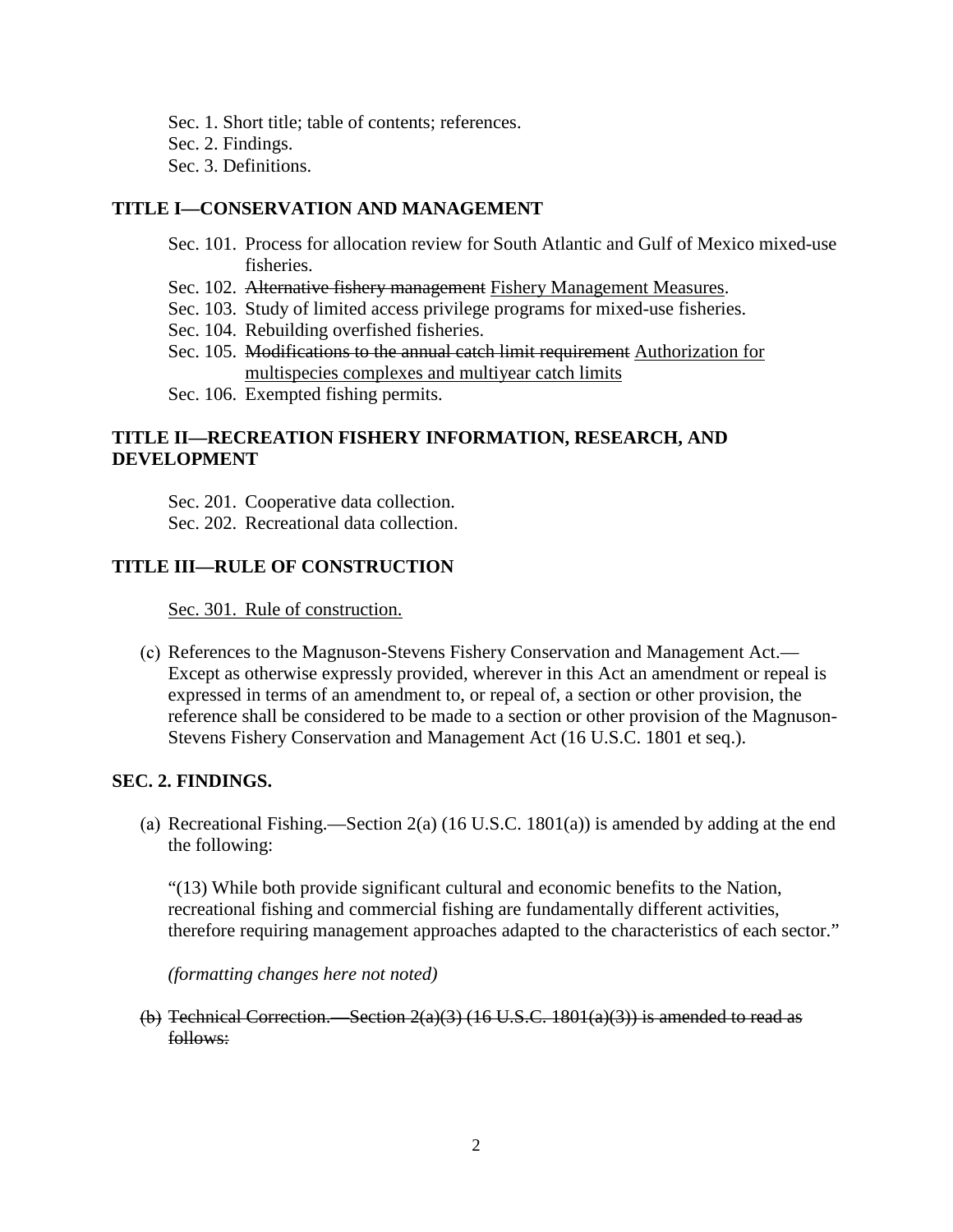"(3) Commercial and recreational fishing constitute major sources of employment and contribute significantly to the economy of the Nation. Many coastal areas are dependent upon fishing and related activities."

### **SEC. 3. DEFINITIONS.**

In this Act:

- APPROPRIATE COMMITTEES OF CONGRESS.—The term "appropriate committees of Congress" means—  $(A)$  the Committee on Commerce, Science, and Transportation of the Senate; and (B) the Committee on Natural Resources of the House of Representatives.
- COUNCIL.—The term "Council" means any Regional Fishery Management Council established under section 302 of the Magnuson-Stevens Fishery Conservation and Management Act (16 U.S.C. 1852).
- LIMITED ACCESS PRIVILEGE PROGRAM.—The term "limited access privilege program" means a program that meets the requirements of section 303A of the Magnuson-Stevens Fishery Conservation and Management Act (16 U.S.C. 1853a)
- MIXED-USE FISHERY.—The term "mixed-used fishery" means a Federal fishery in which two or more of the following occur:
	- (A) Recreational fishing.
	- (B) Charter fishing.
	- (C) Commercial fishing.

## **TITLE I—CONSERVATION AND MANAGEMENT**

### **SEC. 101. PROCESS FOR ALLOCATION REVIEW FOR SOUTH ATLANTIC AND GULF OF MEXICO MIXED-USE FISHERIES.** *(This section does not pertain to the PFMC)*

- (a) STUDY OF ALLOCATIONS IN MIXED-USE FISHERIES.—Not later than 60 days after the date of enactment of this Act, the Secretary of Commerce shall enter into an arrangement with the National Academy of Sciences to conduct a study of South Atlantic and Gulf of Mexico mixed-use fisheries—
	- $(1)$  to provide guidance to each applicable Council on criteria that could be used for allocating fishing privileges, including consideration of the conservation and socioeconomic benefits of the commercial, recreational, and charter components of a fishery, in the preparation of a fishery management plan;
	- $(2)$  to identify sources of information that could reasonably support the use of such criteria in allocation decisions; and
	- (3) to develop procedures for allocation reviews and potential adjustments in allocations.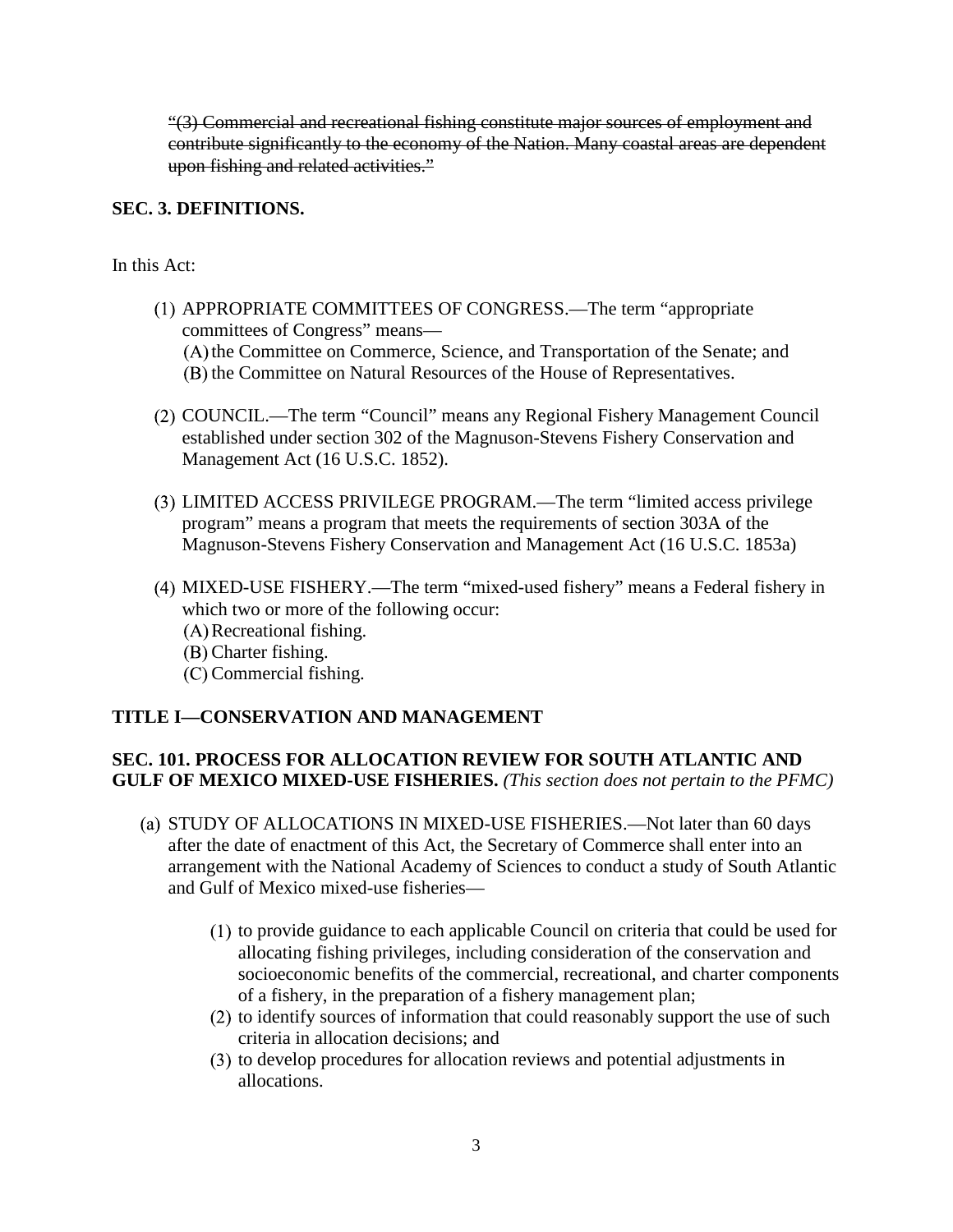- REPORT.—Not later than 1 year after the date an arrangement is entered into under subsection (a), the National Academy of Sciences shall submit to the appropriate committees of Congress a report on the study conducted under that subsection.
- PROCESS FOR ALLOCATION REVIEW AND ESTABLISHMENT.—
	- IN GENERAL.—Not later than 2 years after the date of enactment of this Act, and every 5 years thereafter, an applicable Council shall perform a review of the allocations to the commercial fishing sector and the recreational fishing sector of all applicable fisheries in its jurisdiction.
	- (2) CONSIDERATIONS.—In conducting a review under paragraph (1), an applicable Council shall consider, in each allocation decision, the conservation and socioeconomic benefits of—
		- $(A)$  the commercial fishing sector; and
		- $(B)$  the recreational fishing sector.
- DEFINITION OF APPLICABLE COUNCIL.—In this section, the term "applicable Council" means—
	- (1) the South Atlantic Fishery Management Council; or
	- $(2)$  the Gulf of Mexico Fishery Management Council.

## **SEC. 102. ALTERNATIVE FISHERY MANAGEMENTFISHERY MANAGEMENT MEASURES.**

- MANAGEMENT.—Section 302(h) (16 U.S.C. 1852(h)) is amended—
	- (1) in paragraph  $(7)(C)$ , by striking "; and" and inserting a semicolon;
	- (2) by redesignating paragraph  $(8)$  as paragraph  $(9)$ ; and
	- $(3)$  by inserting after paragraph  $(7)$  the following:

"(8) have the authority to use alternative fishery management measures in a recreational fishery (or the recreational component of a mixed-use fishery) in developing a fishery management plan, plan amendment, or proposed regulations, including such as extraction rates, fishing mortality targets, harvest control rules, or traditional or cultural practices of native communities; and".

REPORT.—Not later than 180 days after the date of enactment of this Act, the Secretary of COMMERCE shall submit to the appropriate committees of Congress a report summarizing the alternative fishery management measures each mixed-use fishery plans to implement that describes any actions pursuant to paragraph (8) of under section 302(h)(8) of the Magnuson-Stevens Fishery Conservation and Management Act (16 U.S.C. 1852(h)(8)), as amended added by subsection (a).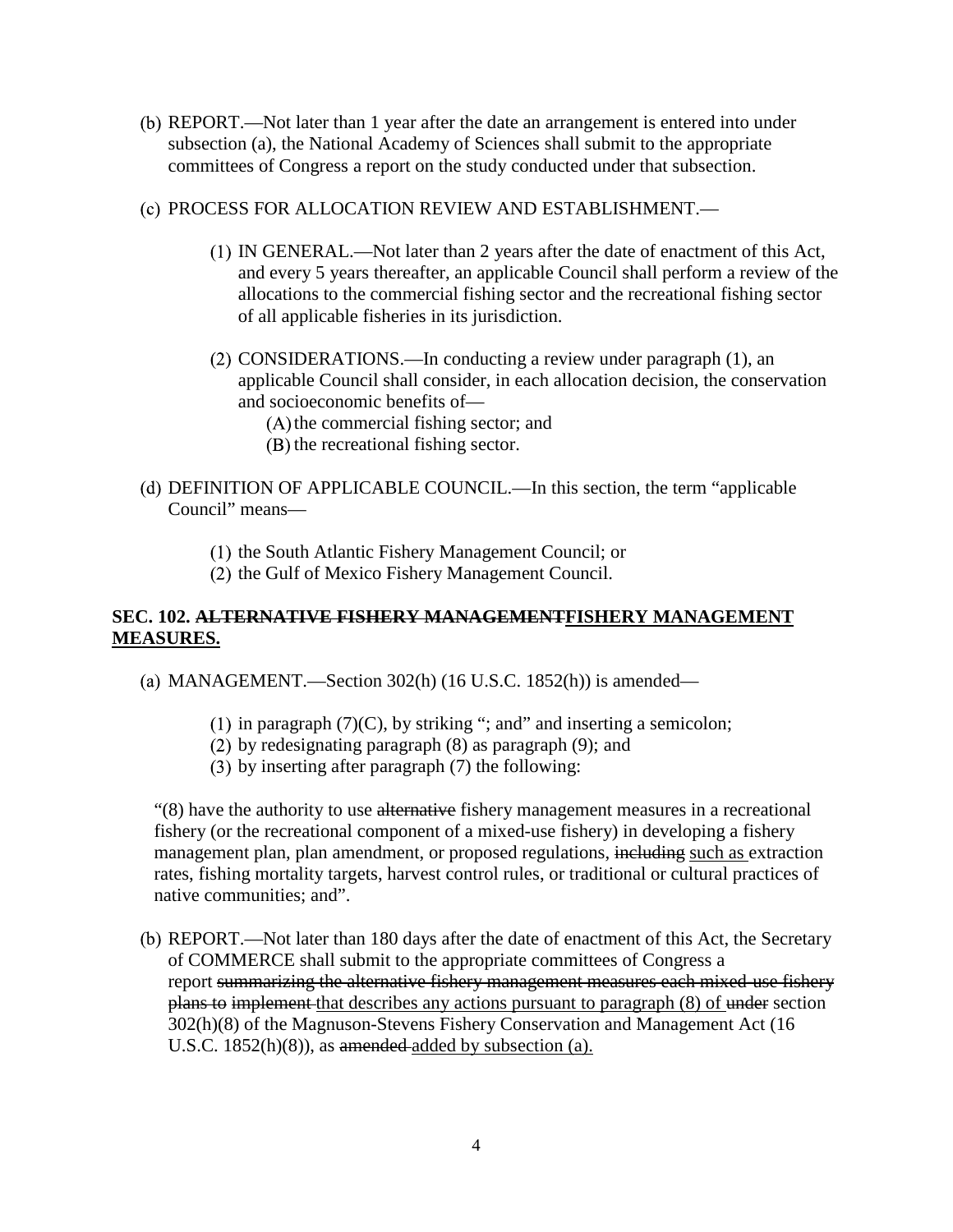$\alpha$ ) OTHER FISHERIES.—Nothing in paragraph  $(8)$  of section 302(h) of the Magnuson-Stevens Fishery Conservation and Management Act (16 U.S.C. 1852(h)), as added by subsection (a), shall be construed to affect management of any fishery not described in such paragraph (8).

# **SEC. 103. STUDY OF LIMITED ACCESS PRIVILEGE PROGRAMS FOR MIXED-USE FISHERIES.**

- (a) Study on Limited Access Privilege Programs.—
	- (1) In general.—Not later than  $2\frac{1}{2}$  years after the date of enactment of this Act, the Ocean Studies Board of the National Academies of Sciences, Engineering, and Medicine shall—
		- $(A)$  complete a study on the use of limited access privilege programs in mixed-use fisheries, including—
			- (i) identifying any inequities caused by a limited access privilege program;
			- (ii) recommending policies to address the inequities identified in clause (i), such as-
				- (I) referenda that cover all participants and sectors in the fishery before establishment, not just the commercial sector participants;
				- (II) auctions or lotteries for quota assignment in lieu of free quota transfers;
				- (III) limited duration of access privileges with periodic auction to assign quota ownership;
				- (IV) mandatory sector allocation analyses prior to quota assignment; and
				- (V) compensated reallocation plans to allow allocations to shift as demand and demographics shift; and
			- (i) an assessment of progress in meeting the goals of the program and this Act;
			- (ii) an assessment of the social, economic, and ecological effects of the program, considering each sector of a mixed-use fishery and related businesses, coastal communities, and the environment;
			- (iii) an assessment of any impacts to stakeholders in a mixed-use fishery caused by a limited access privilege program;
			- (iv) recommendations of policies to address any impacts identified under clause (iii); and
			- (v) identificationying and recommendation ofing the different factors and information a mixed-use fishery that should be considered when designing, establishing, or maintaining a limited access privilege program in a mixed-use fishery to mitigate any inequities identified in clause (iii); and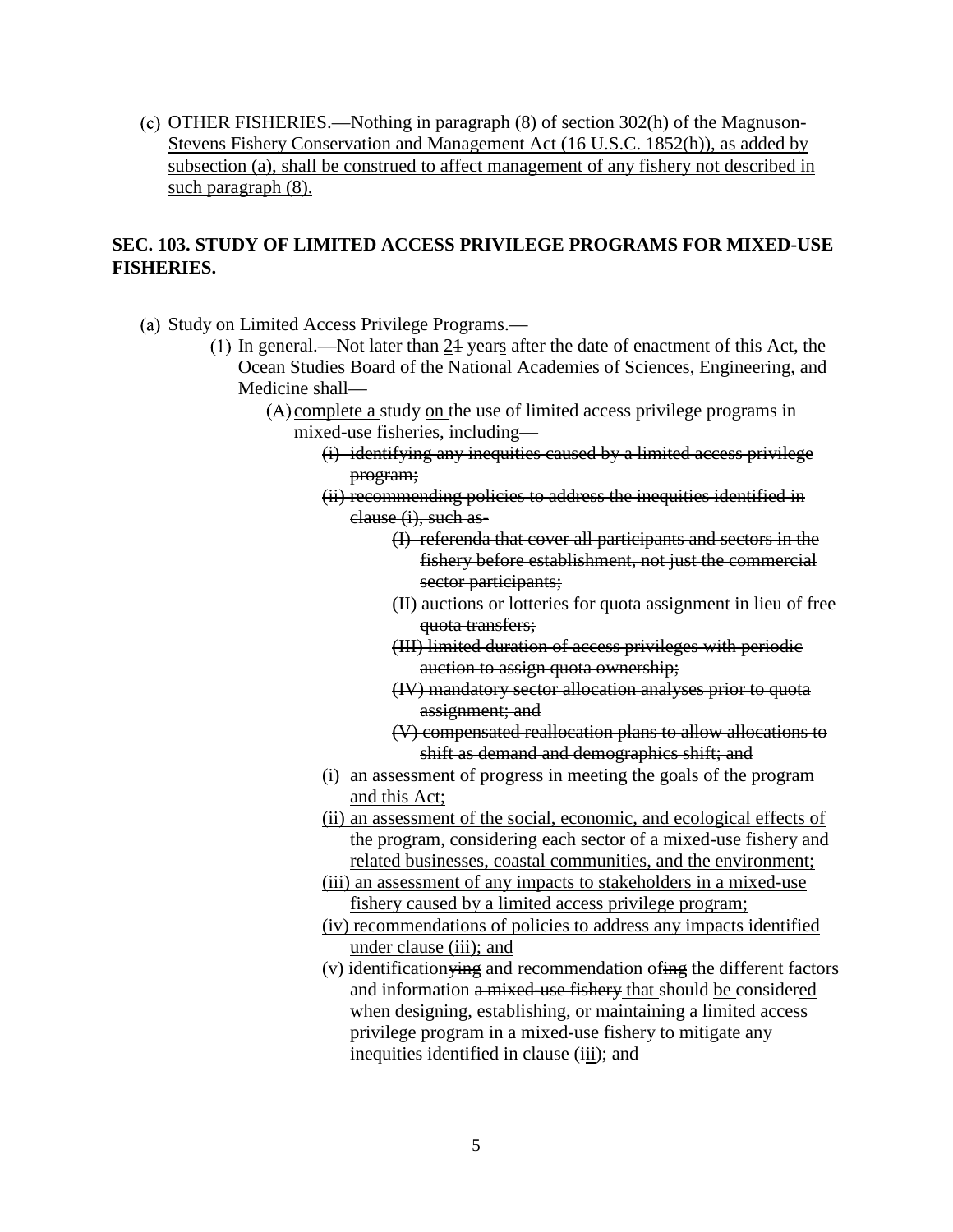- submit to the appropriate committees of Congress a report on the study under subparagraph (A), including the recommendations under clauses (iiv) and (iii v) of subparagraph  $(A)$ .
- EXCLUSION.—The study described in this subsection shall not include the areas covered by the North Pacific Fishery Management Council.
- (2) Considerations.—In conducting the study under paragraph (1), the Ocean Studies Board shall consider, at a minimum—
	- $(A)$  the community impacts of assignment of quota to only one sector; (B) the disenfranchisement in the management process of a sector not assigned quota; and
	- (C) the loss of public resource rent.
- TEMPORARY MORATORIUM.— [*This section does not apply to the PFMC*]
	- IN GENERAL.—Except as provided in paragraph (2), with respect to applicable Councils, there shall be a moratorium on the submission and approval of a limited access privilege program for a mixed-used fishery for 2 years until after the date that the report is submitted under subsection  $(a)(1)(B)$ of enactment of this act.
	- EXCEPTION.—Subject to paragraph (3), an applicable Council may submit, and the Secretary of Commerce may approve, for a mixed-use fishery that is managed under a limited access system, a limited access privilege program if such program was part of a pending fishery management plan or plan amendment before the date of enactment of this Act.
	- MANDATORY REVIEW.—A Council that approves a limited access privilege program under paragraph (2) shall, upon issuance of the report required under subparagraph (a), review and, to the extent practicable, revise the limited access privilege program to be consistent with the recommendations of the report or any subsequent statutory or regulatory requirements designed to implement the recommendations of the report.
	- (4) RULE OF CONSTRUCTION.—Nothing in this section may be construed to affect a limited access privilege program approved by the Secretary of Commerce before the date of enactment of this Act.
	- LIMITED ACCESS PRIVILEGE PROGRAM.—Nothing in this section may be construed to affect a limited access privilege program approved by the Secretary of Commerce before the date of enactment of this Act.
	- APPLICABLE COUNCIL.—In this subsection, the term "applicable Council" means—  $(A)$  the Gulf of Mexico Fishery Management Council;

6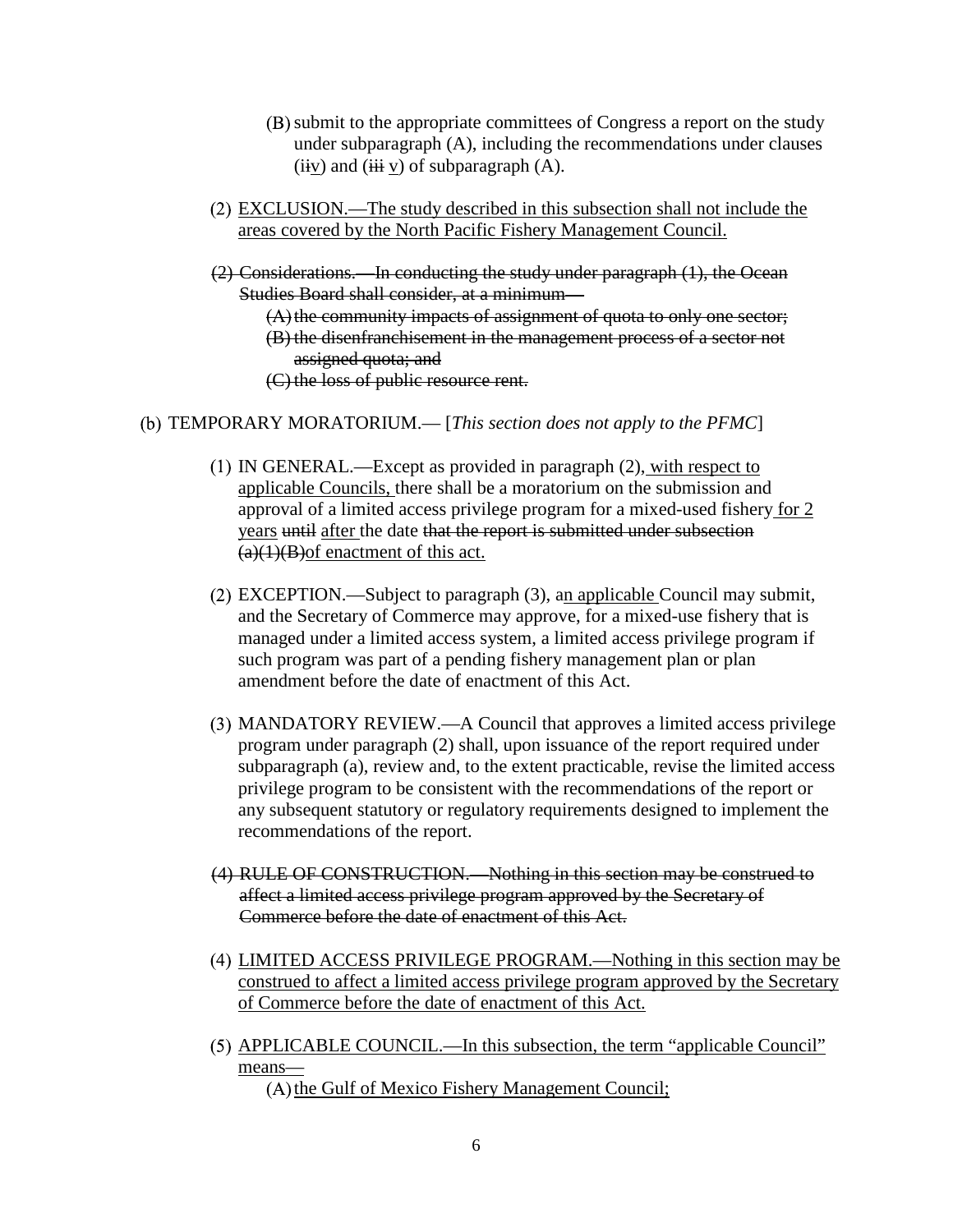(B) the South Atlantic Fishery Management Council; or  $(C)$  the Mid-Atlantic Fishery Management Council.

# **SEC. 104. REBUILDING OVERFISHED FISHERIES.**

Section  $304(e)(4)(A)$  (16 U.S.C. 1854(e)(4)(A)) is amended— to read as follows:

(1) in paragraph (4), by amending subparagraph  $(A)(ii)$  to read as follows:

"(ii) not exceed the shortest time possible within which the stock of fish would be rebuilt without fishing occurring, plus one mean generation, unless management measures under international agreement in which the United States participates dictate otherwise;" and

(2) in paragraph  $(7)$ —

 $(A)$  by redesignating subparagraphs  $(A)$  and  $(B)$  as clauses (i) and (ii); by striking "(7) The Secretary" and inserting the following:

" $(7)(A)$  The Secretary";

 $(C)$  by striking "If the Secretary" and inserting the following:

"(B) If the Secretary";

- in subparagraph (A), as so redesignated, by striking "two years" and inserting the following: "2 years. The Secretary shall find that adequate progress toward ending overfishing and rebuilding affected fish stocks has not resulted if—
	- "(i) the status of the stock is not improving, such that it becomes unlikely that the stock will be rebuilt within the rebuilding time period;
	- "(ii) the applicable fishing mortality rate or catch limits are exceeded, and the causes and rebuilding consequences of such exceedances have not been corrected;
	- "(iii) the rebuilding expectations are significantly changed due to new information about the status of the stock, and the new information indicates that less progress than expected has been made toward rebuilding the stock; or
	- "(iv) for other reasons, as appropriate."; and
- by adding at the end the following:

"(C) A Council shall not adopt, and the Secretary shall not approve, a fishery management plan, plan amendment, or proposed regulation required under this subsection for any fishery that has previously been under such a plan that did not rebuild such fishery to the biomass necessary to achieve maximum sustainable yield, as determined by the Council's scientific and statistical committee, unless the new plan,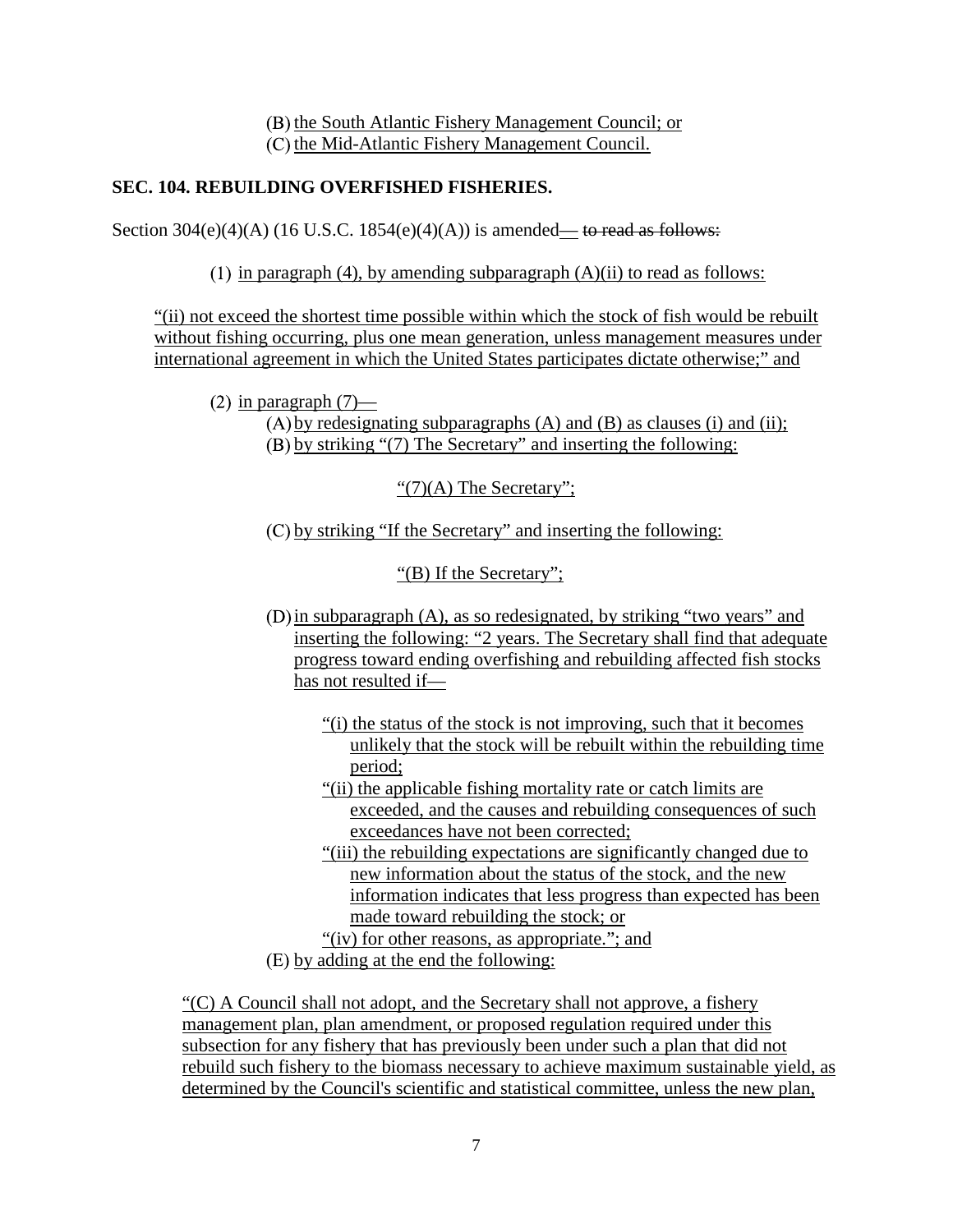amendment, or proposed regulation has at least a 75 percent chance of rebuilding the fishery within the time limit proposed by the Council, as calculated by the Council's scientific and statistical committee pursuant to section  $302(g)(1)(B)$ ."

 $(A)$  specify a time period for rebuilding the fishery that—

"(i) shall be as short as possible, taking into account the status and biology of any overfished stock of fish, the needs of fishing communities, recommendations by international organizations in which the United States participates, and the interaction of the overfished stock of fish within the marine ecosystem; and

- "(ii) except where management measures under an international agreement in which the United States participates dictate otherwise, shall not exceed—
	- "(I)  $10$  years; or
	- "(II) the sum of the time in which the affected stock of fish is expected to surpass its maximum sustainable yield biomass level in the absence of fishing mortality, and the mean generation of time of the affected stock of fish;"

# **SEC. 105. AUTHORIZATION FOR MULTISPECIES COMPLEXES AND MULTIYEAR CATCH LIMITS.**

Section 302 (16 U.S.C. 1852) is amended by adding at the end the following:

## "(m) AUTHORIZATION FOR MULTISPECIES COMPLEXES AND MULTIYEAR CATCH LIMITS.—For purposes of subsection (h)(6), a Council may establish—

- $(1)$  an annual catch limit for a stock complex; or
- (2) annual catch limits for each year in any continuous period that is not more than 3 years in duration."

#### **SEC. 105. MODIFICATIONS TO THE ANNUAL CATCH LIMIT REQUIREMENT.**

(a) REGIONAL FISHERY MANAGEMENT COUNCILS.—Section 302 (16 U.S.C. 1852) is amended by adding at the end the following:

#### "(m) CONSIDERATIONS FOR MODIFICATIONS TO ANNUAL CATCH LIMIT REQUIREMENTS.—

(1) Annual catch limit requirement for certain data-poor fisheries.— Notwithstanding subsection (h)(6), in the case of a stock of fish for which the total annual catch limit is 25 percent or more below the overfishing limit, a peer-reviewed stock survey and stock assessment have not been performed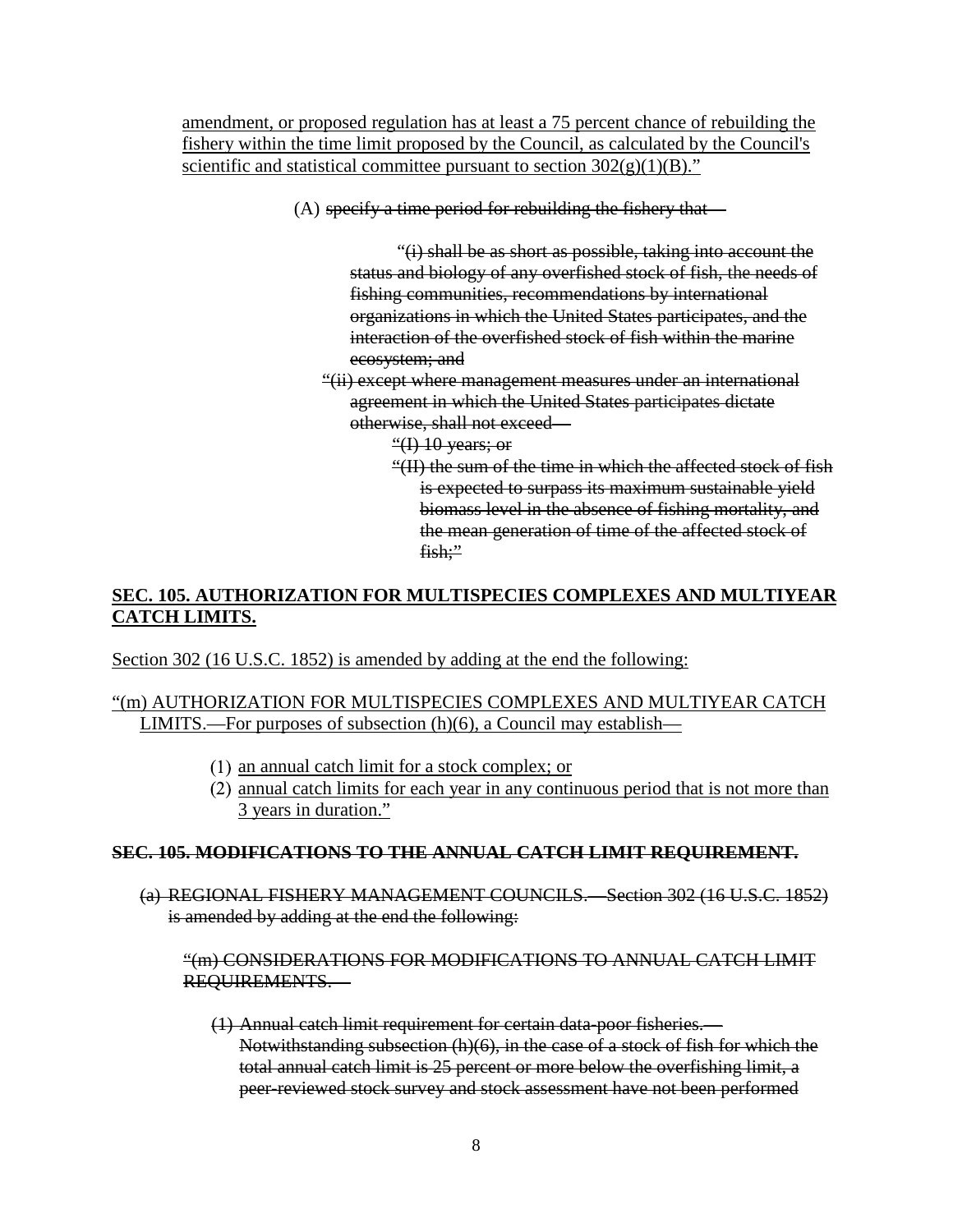during the preceding 5 fishing years, and the stock is not subject to overfishing, a Council may, after notifying the Secretary, maintain the current annual catch limit for the stock until a peer-reviewed stock survey and stock assessment are conducted and the results can be considered by the Council and its scientific and statistical committee.

- (2) Authorization for multispecies complexes and multiyear annual catch limits.
	- For purposes of subsection (h)(6), a Council may establish—
		- (A) an annual catch limit for a stock complex; or
		- (B) annual catch limits for each year in any continuous period that is not more than 3 years in duration.
- (3) Rule of construction.—Nothing in this subsection shall be construed as providing an exemption from the requirements of section 301(a) of this Act."

```
(b) ACTION BY THE SECRETARY.—Section 304 (16 U.S.C. 1854) is amended—
```
- (1) by striking "(i) International Overfishing." and inserting "(j) International Overfishing.";
- (2) in subsection  $(i)(1)$ , as redesignated, by inserting "shall" before "immediately"; and
- (3) by adding at the end the following:
- (m)STOCK SURVEYS AND ASSESSMENTS.—Not later than 2 years after the date that the Secretary receives notice from a Council under section 302(m), the Secretary shall complete a peer-reviewed stock survey and stock assessment of the applicable stock of fish and transmit the results of the survey and assessment to the Council."

# **SEC. 106. EXEMPTED FISHING PERMITS.**

- OBJECTIONS.—If the Fishery Management Council, the Interstate Marine Fisheries Commission, or the fish and wildlife agency of an affected State objects to the approval and issuance of an exempted fishing permit under section 600.745 of title 50, Code of Federal Regulations, or any successor regulation, the Regional Administrator of the National Marine Fisheries Service who issued such exempted fishing permit shall respond to such entity in writing detailing why such exempted fishing permit was issued.
- 12-MONTH FINDING.—At the end of the 12-month period beginning on the date the exempted fishing permit is issued under section 600.745 of title 50, Code of Federal Regulations, or any successor regulation, the Council that prepared the fishery management plan, or the Secretary in the case of a fishery management plan prepared and implemented by the Secretary, shall review the exempted fishing permit and determine whether any unintended negative impacts have occurred that would warrant the discontinuation of the permit.
- SAVINGS PROVISION.—Nothing in this section may be construed to affect an exempted fishing permit approved under section 600.745 of title 50, Code of Federal Regulations, before the date of enactment of this Act.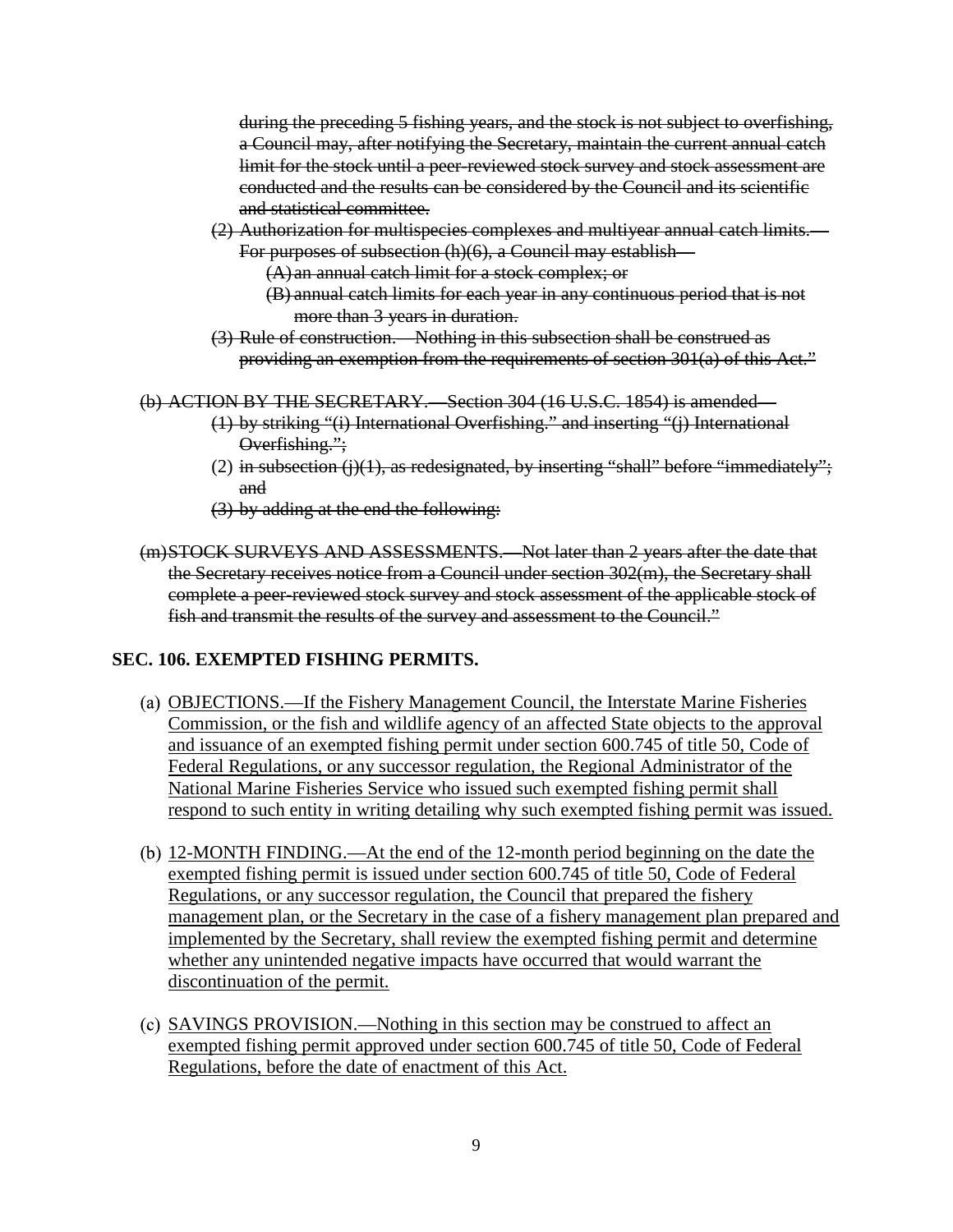- (a) IN GENERAL.—Before the approval and issuance of an exempted fishing permit under section 600.745 of title 50, Code of Federal Regulations, or any successor regulation, the Secretary of Commerce shall—
	- (1) direct a joint peer review of the application for the exempted fishing permit by the appropriate regional fisheries science center and State marine fisheries commission; and
	- (2) certify that the Council or Federal agency with jurisdiction over the affected fishery has determined that—
		- $(A)$  the fishing activity to be conducted under the proposed exempted fishing permit would not negatively impact any management measures or conservation objectives included within existing fishery management plans or plan amendments;
		- (B) the social and economic impacts in both dollar amounts and loss of fishing opportunities on all participants in each sector of the fishery expected to occur as a result of the proposed exempted fishing permit would be minimal;
		- (C) the information that would be collected through the fishing activity to be conducted under the proposed exempted fishing permit will have a positive and direct impact on the conservation, assessment, or management of the fishery; and
		- (D)the Governor of each coastal State potentially impacted by the proposed exempted fishing permit, as determined by the Secretary, has been consulted on the fishing activity to be conducted.
- (b) DURATION AND RENEWAL.—Beginning on the date of enactment of this Act, each exempted fishing permit issued under section 600.745 of title 50, Code of Federal Regulations, or any successor regulation—
	- (1) shall expire at the end of the 12-month period beginning on the date the exempted fishing permit is issued; and
	- (2) may be renewed in accordance with this section.
- (c) SAVINGS PROVISION.—Except for subsection (b)(2), nothing in this section may be construed to affect an exempted fishing permit approved under section 600.745 of title 50, Code of Federal Regulations, before the date of enactment of this Act.

## **TITLE II—RECREATION FISHERY INFORMATION, RESEARCH, AND DEVELOPMENT**

## **SEC. 201. COOPERATIVE DATA COLLECTION.**

- (a) IMPROVING DATA COLLECTION AND ANALYSIS.—Section 404 (16 U.S.C. 1881c) is amended by adding at the end the following:
	- "(e) IMPROVING DATA COLLECTION AND ANALYSIS.—
		- "(1) IN GENERAL.—Not later than 1 year after the date of enactment of the Modernizing Recreational Fisheries Management Act of 2017 [sic], the Secretary shall develop, in consultation with the science and statistical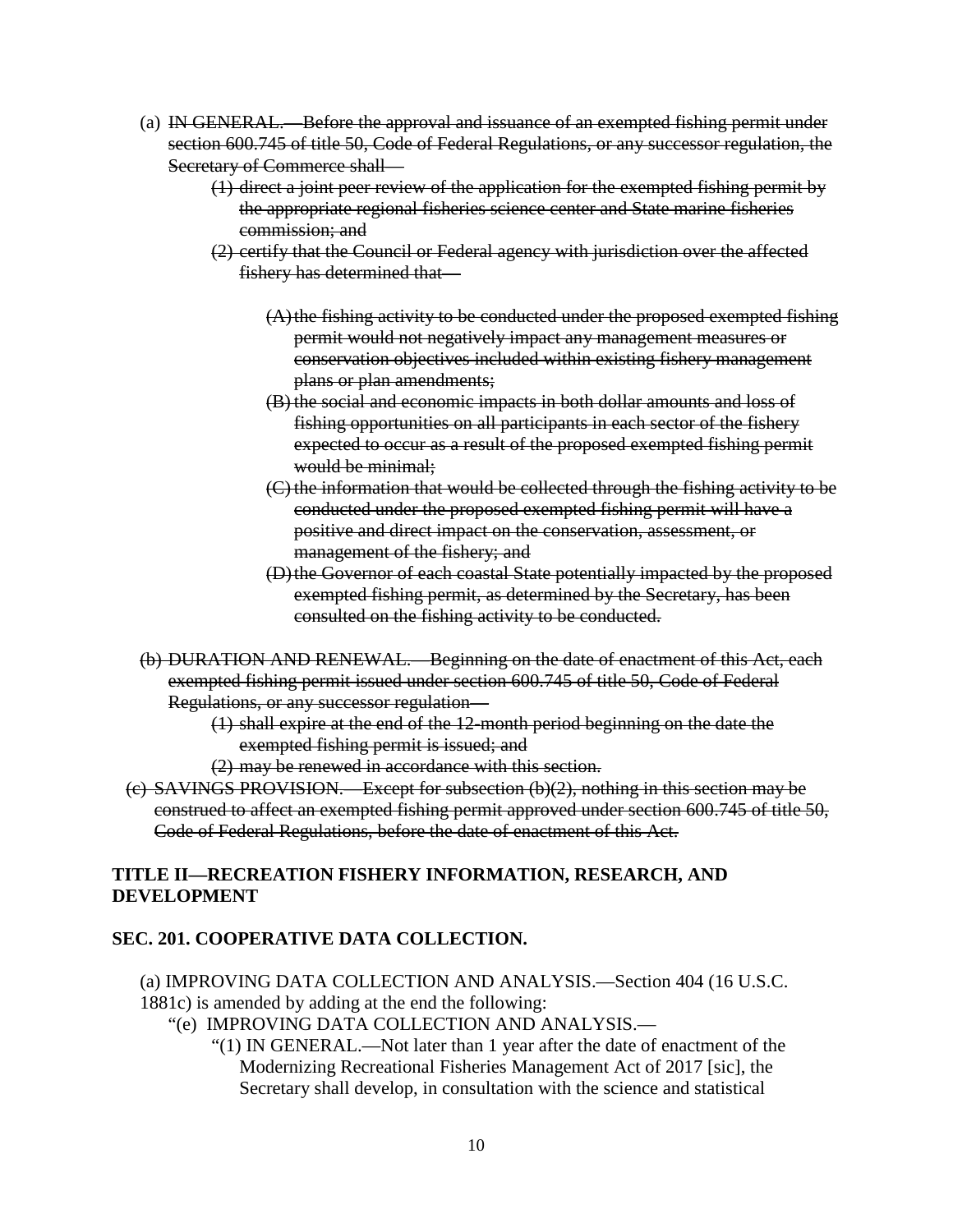committees of the Councils established under section  $302(g)$  and the Marine Fisheries Commissions, and submit to the Committee on Commerce, Science, and Transportation of the Senate and the Committee on Natural Resources of the House of Representatives a report on facilitating greater incorporation of data, analysis, stock assessments, and surveys from State agencies and nongovernmental sources described in paragraph (2) into fisheries management decisions.

- "(2) CONTENT.—In developing the report under paragraph (1), the Secretary shall—
	- (A) identify types of data and analysis, especially concerning recreational fishing, that can be used for purposes of this Act as the basis for establishing conservation and management measures as required by section  $303(a)(1)$ , including setting standards for the collection and use of that data and analysis in stock assessments and surveys and for other purposes;
	- provide specific recommendations for collecting data and performing analyses identified as necessary to reduce uncertainty in and improve the accuracy of future stock assessments, including whether such data and analysis could be provided by nongovernmental sources; and
	- $(C)$  consider the extent to which the acceptance and use of data and analyses identified in the report in fishery management decisions is practicable and compatible with the requirements of section  $301(a)(2)$ ."
- "(2) Nongovernmental sources.—Nongovernmental sources referred to in paragraph (1) include the following:
	- (A)Fishermen.
	- (B) Fishing communities.
	- (C) Universities.
	- (D)Research and philanthropic institutions.
- $\frac{4}{3}$  Content.—In developing the report under paragraph (1), the Secretary shall—
	- (A)identify types of data and analysis, especially concerning recreational fishing, that can be reliably used for purposes of this Act as the basis for establishing conservation and management measures as required by section 303(a)(1), including setting standards for the collection and use of that data and analysis in stock assessments and surveys and for other purposes;
	- (B) provide specific recommendations for collecting data and performing analyses identified as necessary to reduce uncertainty in and improve the accuracy of future stock assessments, including whether such data and analysis could be provided by nongovernmental sources, including fishermen, fishing communities, universities, and research institutions;
	- (C) consider the extent to which it is possible to establish a registry of persons collecting or submitting the data and performing the analyses identified under subparagraphs (A) and (B); and
	- (D) consider the extent to which the acceptance and use of data and analyses identified in the report in fishery management decisions is practicable."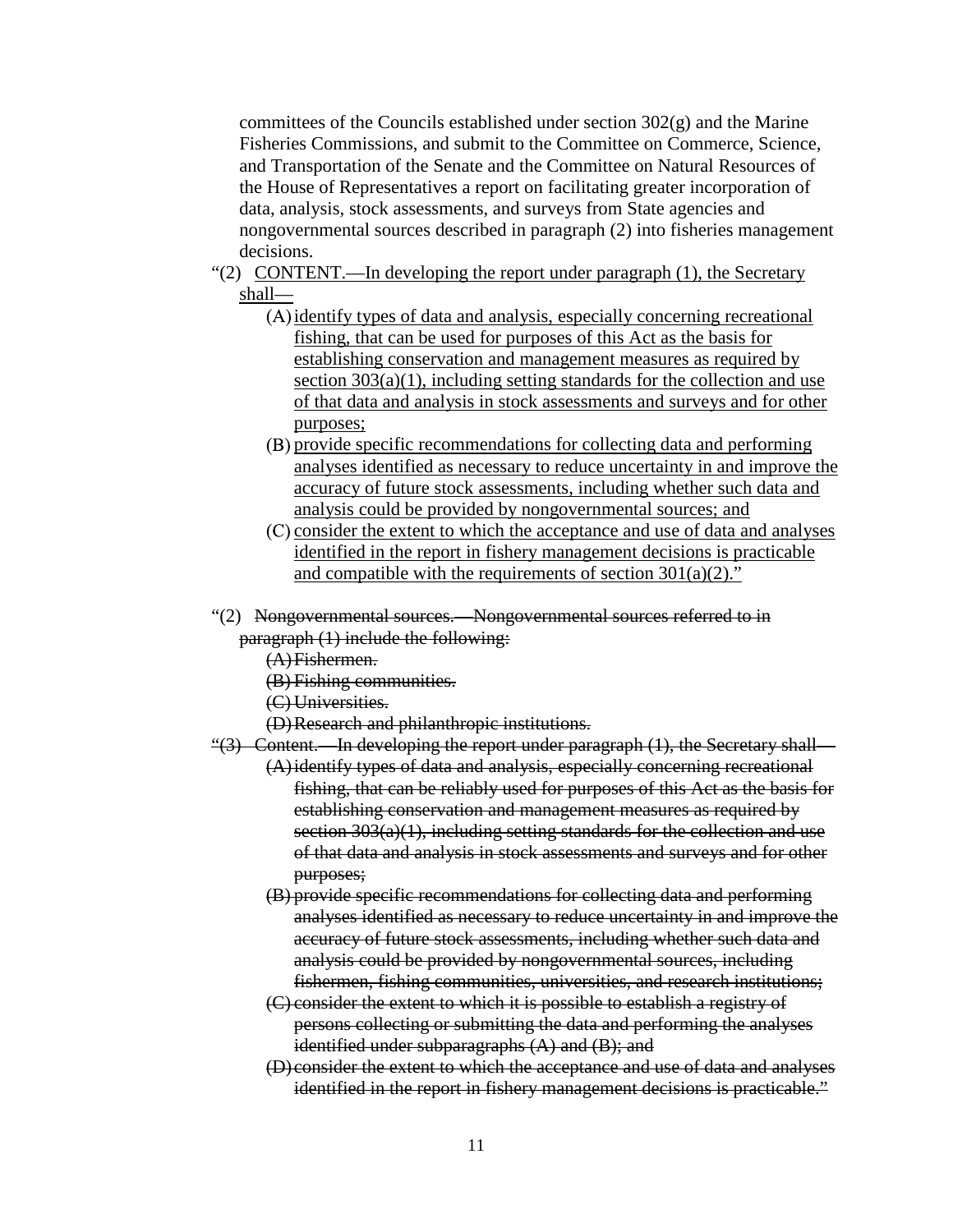- (b) NAS REPORT RECOMMENDATIONS.—The Secretary of Commerce shall take into consideration and, to the extent feasible, implement the recommendations of the National Academy of Sciences in the report entitled "Review of the Marine Recreational Information Program (2017)", and shall submit, every 2 years following the date of enactment of this Act, a report to the appropriate committees of Congress detailing progress made implementing those recommendations. Recommendations considered shall include—including—
	- $(1)$  prioritizing the evaluation of electronic data collection, including smartphone applications, electronic diaries for prospective data collection, and an Internet website option for panel members or for the public;
	- $(2)$  evaluating whether the design of the Marine Recreational Information Program for the purposes of stock assessment and the determination of stock management reference points is compatible with the needs of in-season management of annual catch limits; and
	- (3) if the Marine Recreational Information Program is incompatible with the needs of in-season management of annual catch limits, determining an alternative method for in-season management.

### **SEC. 202. RECREATIONAL DATA COLLECTION.**

Section  $401(g)$  (16 U.S.C. 1881 $\left(\frac{g}{g}\right)$ ) is amended—

- (1) in subsection  $(g)$ 
	- $(A)$  by redesignating paragraph  $(4)$  as paragraph  $(5)$ ; and
	- $(B)$  by inserting after paragraph  $(3)$  the following:

"(4) Federal-state partnerships.—

- "(A) Establishment.—The Secretary shall establish a partnership with a State to develop best practices for implementing the State program established under paragraph (2).
- "(B) Guidance.—The Secretary shall develop guidance, in cooperation with the States, that details best practices for administering State programs pursuant to paragraph (2), and provide such guidance to the States.
- "(C) Biennial report.—The Secretary shall submit to the appropriate committees of Congress and publish biennial reports that include—
	- "(i) the estimated accuracy of—
		- "(I) the information provided under subparagraphs (A) and (B) of paragraph (1) for each registry program established under that paragraph; and
		- "(II) the information from each State program that is used to assist in completing surveys or evaluating effects of conservation and management measures under paragraph (2);
	- "(ii) priorities for improving recreational fishing data collection; and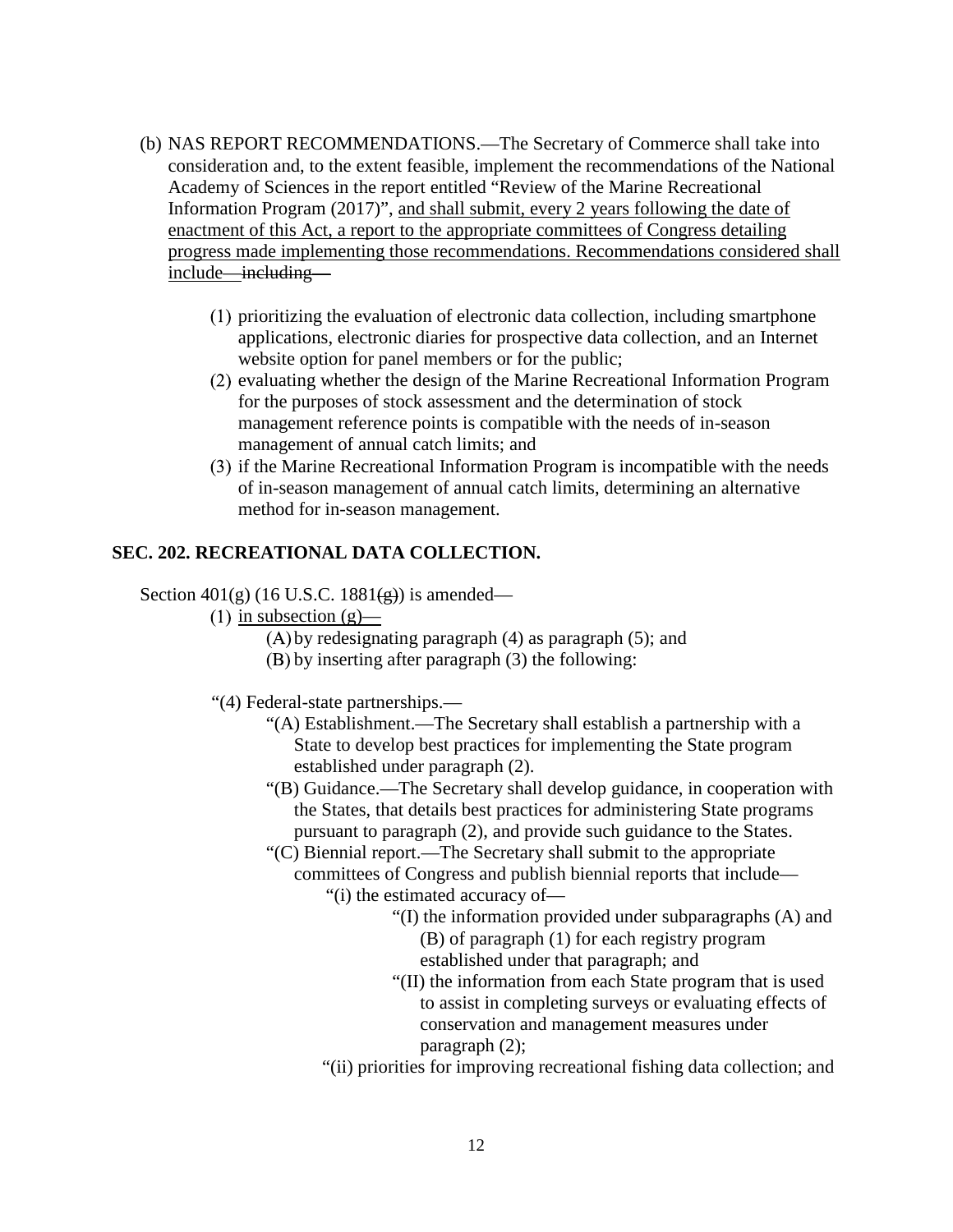- "(iii) an explanation of any use of information collected by such State programs and by the Secretary.
- "(D) States grant program.—The Secretary shall make grants to States to improve implementation of State programs consistent with this subsection and assist such programs in complying with requirements related to changes in recreational data collection under paragraph (3). Any funds awarded through such grants shall be used to support data collection, quality assurance, and outreach to entities submitting such data. The Secretary shall prioritize such grants based on the ability of the grant to improve the quality and accuracy of such programs; and
- "(E) Funding.—A portion of the funds made available through the Saltonstall-Kennedy Grant Program under section 2 of the Saltonstall-Kennedy Act (15. U.S.C. 713c-3) shall be provided for implementation of this section."
- By adding at the end the following--
- (d) (h) ACTION BY SECRETARY of Commerce.—The Secretary of Commerce shall
	- not later than 90 days after the date of enactment of the Modernizing Recreational Fisheries Management Act of 2018 this Act, enter into an agreement with the National Academy of Sciences to evaluate, in the form of a report<sub>--</sub> whether the design of the Marine Recreational Information Program, for the purposes of stock assessment and the determination of stock management reference points, is compatible with the needs of in-season management of annual catch limits under section 303(a)(15) of the Magnuson-Stevens Fishery Conservation and Management Act (16 U.S.C. 1853(a)(1)), including whether in-season management of annual catch limits is appropriate for all recreational fisheries; and
		- "(A) how the design of the Marine Recreational Information Program, for the purposes of stock assessment and the determination of stock management reference points, can be improved to better meet the needs of in-season management of annual catch limits under section 303(a)(15); and
		- "(B) what actions the Secretary, Councils, and States could take to improve the accuracy and timeliness of data collection and analysis to improve the Marine Recreational Information Program and facilitate in-season management; and
	- "(2) within 6 months after receiving the report under paragraph (1), submit to Congress recommendations regarding--
	- (2) not later than 180 days after the date the Secretary receives the report under paragraph (1), submit to the appropriate committees of Congress recommendations regarding—
		- (A) changes that could to be made to the Marine Recreational Information Program to make the program compatible better meet the needs of with in-season management of annual catch limits and other requirements under such section 303(a)(15) of that Act for those recreational fisheries